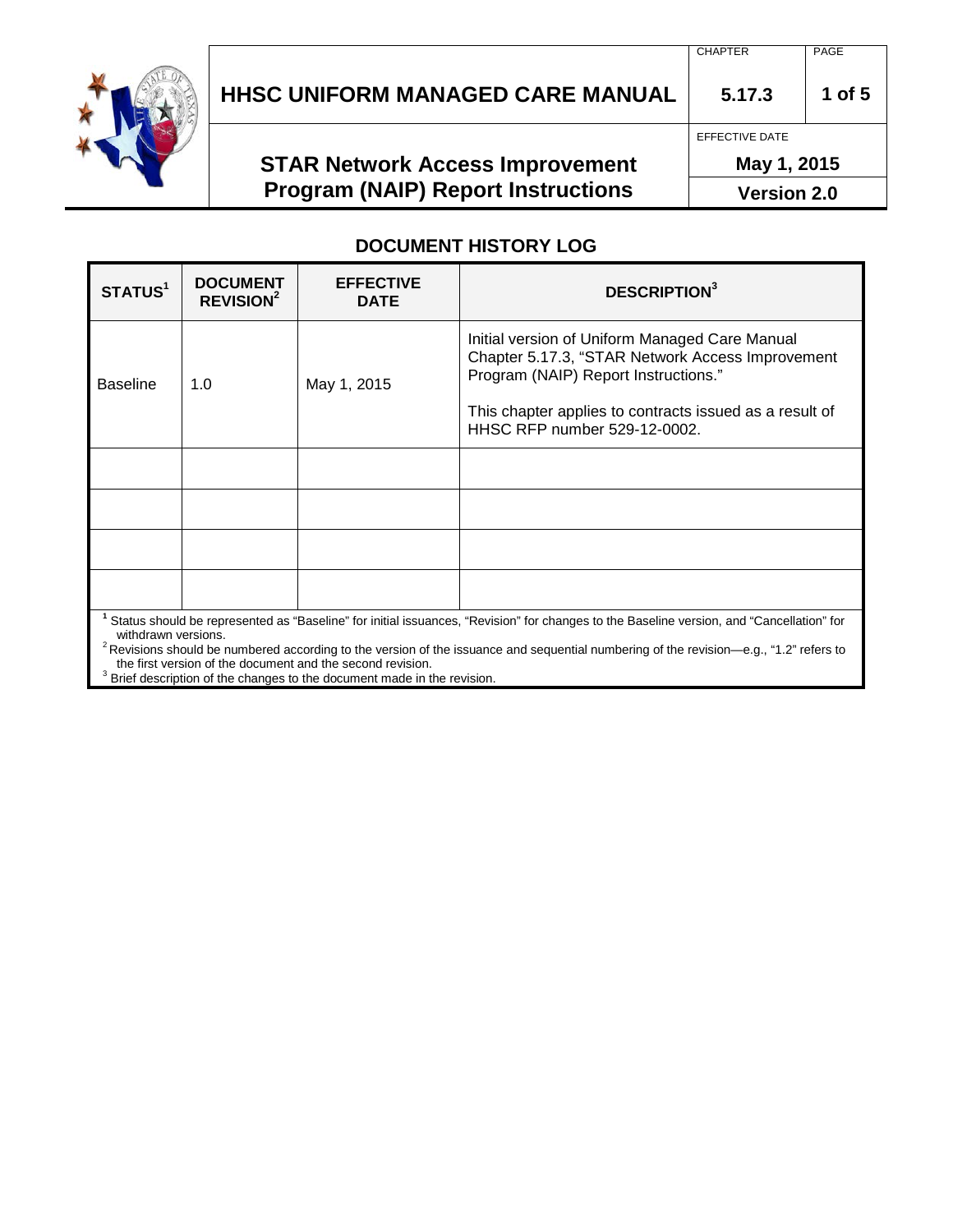| <b>Program (NAIP) Report Instructions</b> | <b>Version 2.0</b> |        |
|-------------------------------------------|--------------------|--------|
| <b>STAR Network Access Improvement</b>    | May 1, 2015        |        |
|                                           | EFFECTIVE DATE     |        |
| <b>HHSC UNIFORM MANAGED CARE MANUAL</b>   | 5.17.3             | 2 of 5 |
|                                           | CHAPTER            | PAGE   |

### **Applicability of Chapter 5.17.3**

This chapter applies to Managed Care Organizations (MCOs) participating in the STAR Program. References to "Medicaid" or the "Medicaid Managed Care Program(s)" apply to the STAR Program. The term "MCO" includes health maintenance organizations (HMOs), exclusive provider organizations (EPOs), insurers, and any other entities licensed or approved by the Texas Department of Insurance. The requirements in this chapter apply to all programs, except where noted.

#### **Objective**

HHSC will implement the Network Access Improvement Program (NAIP) through MCOs. Under the NAIP initiative, MCOs will provide incentive payments to qualified Public Hospitals and Health Related Institutions (HRIs) for meeting one or more NAIP program goals and objectives. All STAR MCOs that will provide incentive payments to qualified Public Hospitals and HRIs must submit the STAR NAIP report for each applicable Service Area (SA) in accordance with the Contract between HHSC and MCO and in accordance with the instructions below.

#### **General**

MCOs must complete the NAIP report using the locked Microsoft Excel template provided by HHSC. Data integrity is critical to the automated compilation of the data. Do not alter the file name, sheet names, existing cell locations, or formatting of the data in the file and sheets. Do not add or delete any columns or rows. **Any deviations from the locked template will render the report unreadable by the software application and therefore unacceptable to HHSC.**

All shaded data fields in the NAIP report represent fields where data input is required. In order to maintain consistency, please ensure that the data input is in black. All data fields not shaded represent referenced data or calculations. All line numbers in these instructions refer to the line numbers in column A on each worksheet.

**Cells can be linked within the template, but there can be no outside links to the MCO Accounting Systems or other sources.**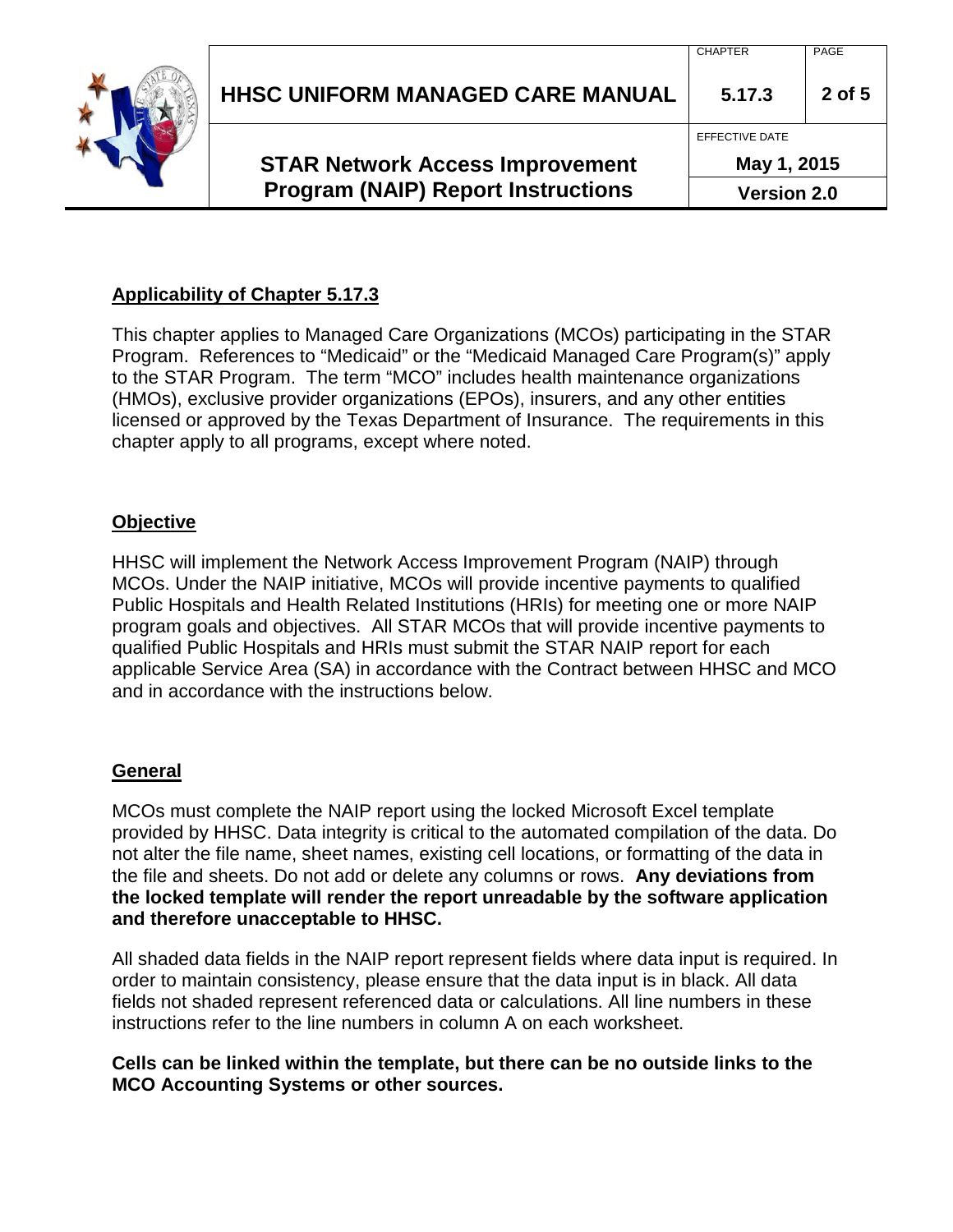| HHSC UNIFORM MANAGED CARE MANUAL<br>5.17.3<br>3 of 5 |
|------------------------------------------------------|
|                                                      |

**Version 2.0**

The following note is included on all NAIP reports **"Note: Except where stated otherwise, reporting is on an incurred basis (that is, reported in the period corresponding to dates of service, rather than to date paid)."** The MCO must update member months' data in accordance with information provided by the enrollment broker.

The Quarterly reports are due the last day of the month following the close of the reporting period; the 90-day report is due 120 days after the end of the State Fiscal Year (SFY), and the Final NAIP report is due the last day of the month following the final SFY reconciliation between HHSC and the HRI/Public Hospital.

### **NAIP Page Header**

Enter the following on the header section.

**MCO Name:** Select MCO name.

**State Fiscal Year:** Select the State Fiscal Year (SFY).

**Submission Date**: Enter the month, day, and year, e.g., 7/31/2015.

**Submission Type:** Select Quarterly, Year End + 90-day or Year End: Final.

**Service Area:** Select the Service Area.

**HRI/Public Hosp**: Enter the name of the HRI or the Public Hospital the MCO has contracted with.

**Rptg Period End Date**: Enter the month, day, and year, e.g., 5/31/2015.

#### **NAIP MCO Report**

#### Revenues

Lines 1 through 7: NAIP Premiums (HHSC Capitation): Each cell in this matrix is calculated and is the product of the corresponding capitation rate in the matrix of Lines 25 through 31, and the corresponding member months in the matrix of Lines 49 through 55.

Line 8: Total NAIP Premiums: Calculated as the sum of Lines 1 through 7.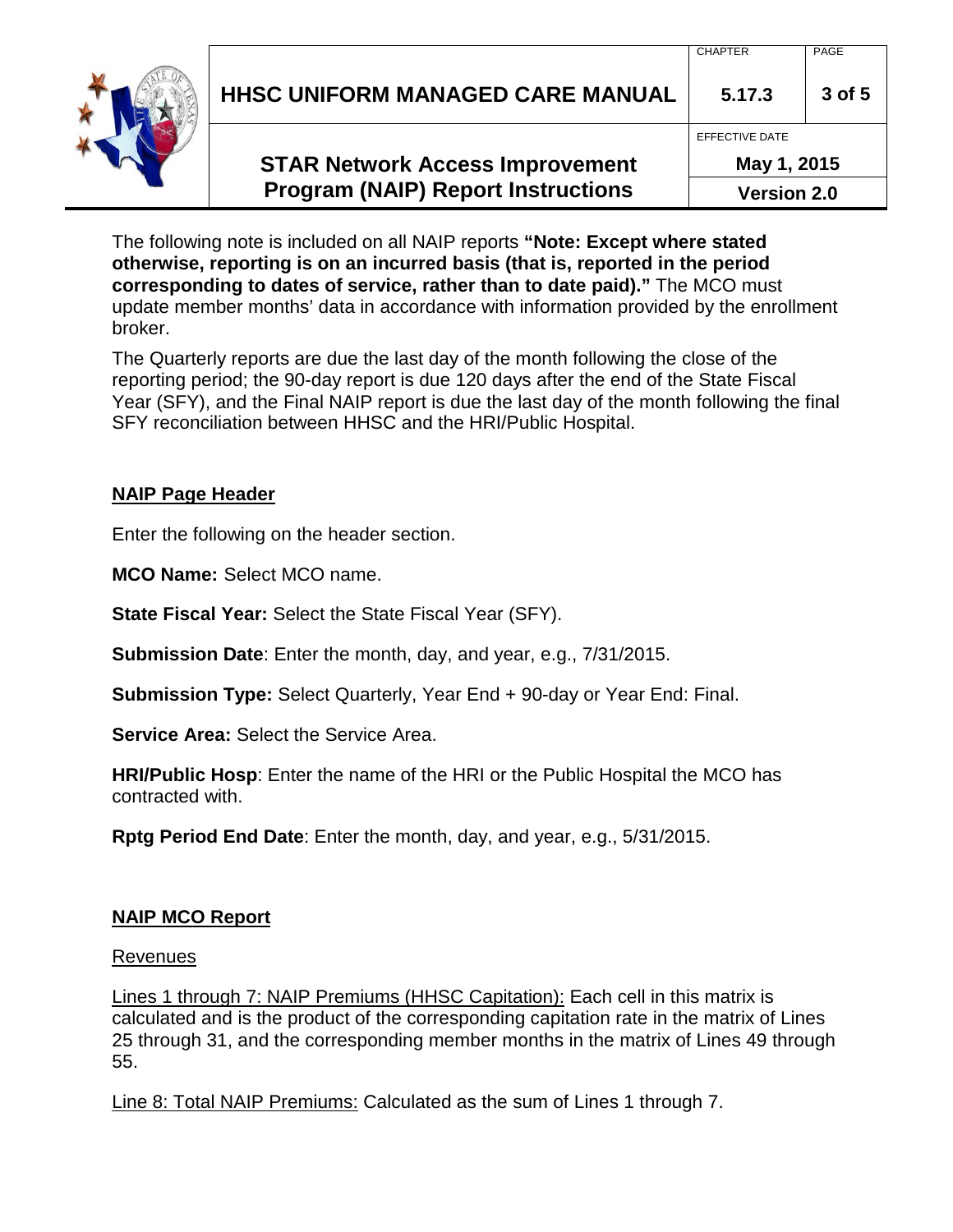**HHSC UNIFORM MANAGED CARE MANUAL 5.17.3 4 of 5**

### **STAR Network Access Improvement Program (NAIP) Report Instructions**

**May 1, 2015**

EFFECTIVE DATE

**Version 2.0**

Lines 9 through 15: NAIP State and Federal Taxes (HHSC Capitation): Each cell in this matrix is calculated and is the product of the corresponding State and Federal Taxes \$PMPM rate in the matrix of Lines 33 through 39, and the corresponding member months in the matrix of Lines 49 through 55.

Line 16: Total NAIP State and Federal Taxes: Calculated as the sum of Lines 9 through 15.

Lines 17 through 23: NAIP Admin (HHSC Capitation): Each cell in this matrix is calculated and is the product of the corresponding Admin \$PMPM rate in the matrix of Lines 41 through 47, and the corresponding member months in the matrix of Lines 49 through 55.

Line 24: Total NAIP Admin: Calculated as the sum of Lines 17 through 23.

Lines 25 through 31: NAIP Premium \$PMPM: Enter each risk group's NAIP capitation rate.

Line 32: Total NAIP Premium \$PMPM: Calculated as Line 8, "Total NAIP Premiums," divided by Line 56, "Total Member Months."

Lines 33 through 39: NAIP State and Federal Taxes \$PMPM: Enter each risk group's NAIP State and Federal Taxes capitation rate.

Line 40: Total NAIP State and Federal Taxes \$PMPM: Calculated as Line 16, "Total NAIP State and Federal Taxes," divided by Line 56, "Total Member Months."

Lines 41 through 47: NAIP Admin \$PMPM: Enter each risk group's NAIP Admin capitation rate.

Line 48: Total NAIP Admin \$PMPM: Calculated as Line 24, "Total NAIP Admin," divided by Line 56, "Total Member Months."

Member Months:

Lines 49 through 55: Member Months: Enter the member months based on the Purchase Voucher Supplement that supports the monthly HHSC capitation payments to the MCO.

Line 56: Total Member Months: Calculated as the sum of Lines 49 through 55.

**Expenses**